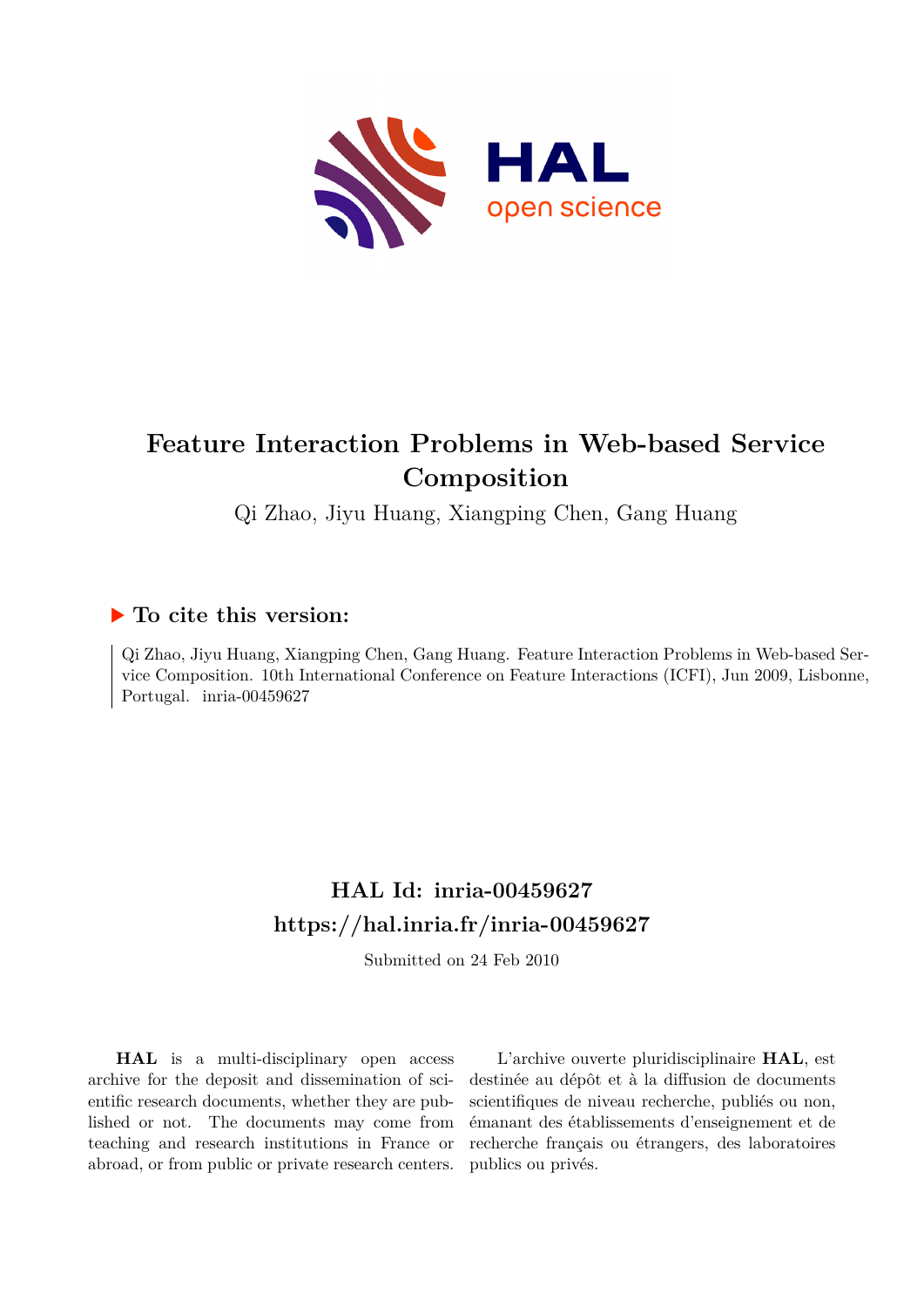## **Feature Interaction Problems in Web-based Service Composition**

Qi Zhao, Jiyu Huang, Xiangping Chen, Gang Huang\*

Key Laboratory of High Confidence Software Technologies, Ministry of Education School of Electronics Engineering and Computer Science, Peking University Beijing, 100871, China

zhaoqi06@sei.pku.edu.cn, huangjy07@sei.pku.edu.cn, chenxp04@sei.pku.edu.cn, \* huanggang@sei.pku.edu.cn (corresponding author)

**Abstract.** The web-based service (WBS) composition, e.g. mashup, is becoming a popular style to assemble web services. Numerous web-based services are developed by independent organizations and individuals due to the open nature of Web and SOA. As a result, when these components are assembled, the undesired interactions will take place and bring negative impacts. From the perspective of the feature interaction problem (FIP), we study such undesired interaction problems in WBS composition. We illustrate three WBS FIP cases and explain how on-the-fly characteristic, the significant feature of WBS composition, brings new challenges and opportunities to FIP detection and resolution.

**Keywords:** feature interaction problem; service composition; mashup

#### **1 Introduction**

Nowadays, there are many services published via Internet with open APIs, such as Amazon S3 and Google Map. Many existing work provided web-based service (WBS) composition environments [6] [14], which are hosted in web browsers. In these environments, the service business logic and user interface (UI) are encapsulated into a single component, called WBS components. Developers are able to create applications, called mashups, by assembling these components, in a rich user experience manner.

Because of the open nature of Web and Service Oriented Architecture (SOA), every organizations and individuals can make their own WBS components and publish them via Web. Hence, WBS components are always developed in a parallel, independent and incremental manner. When these components are assembled, some interactions among them, such as potential resources competition or implicit data dependency, are hard to be predicted and controlled beforehand. Even worse WBS composition always lacks explicit specifications and requirements which explain interactions among components clearly, since WBS composition prefers lightweight and agile service composition approaches. As a result, the undesired interactions possibly take place and bring some negative impacts, such as demotion of quality of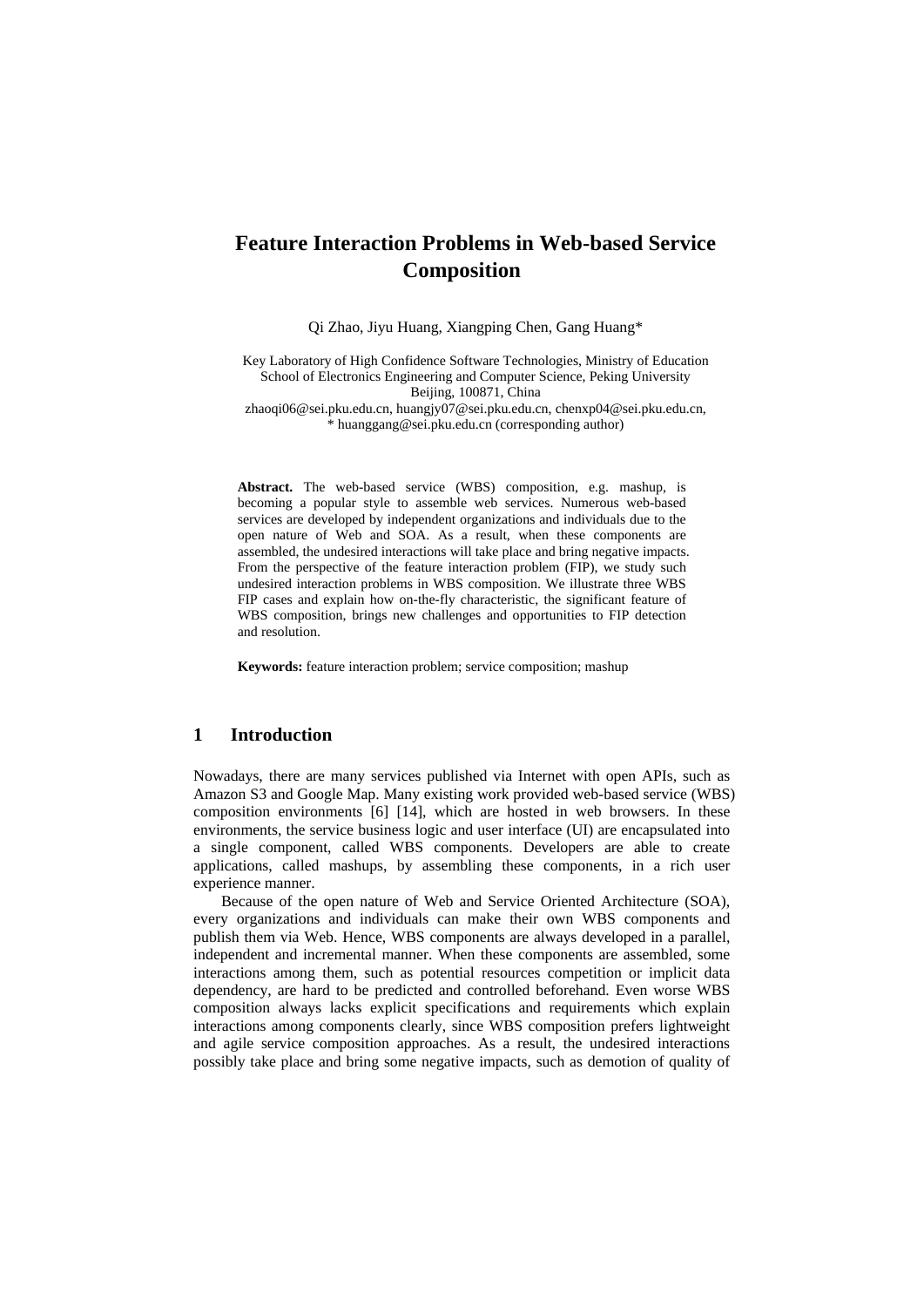service (QoS) or even crash of the whole system. The problem of undesired interactions in WBS composition is quite similar with the feature interaction problem (FIP) in telecom [7], which has been well studied from 1989. We argue that the plentiful achievements and experience of FIP can help to investigate and solve the interaction problem in WBS composition.

Moreover, comparing with FIP in telecom, the interaction problem in WBS composition has its own characteristics. The significant difference between WBS composition environments and traditional software systems is that WBS components are actively running entities without design-time and runtime separation. These components can be used without compilation and deployment. Such difference makes WBS composition environments keep all components online and assemble them onthe-fly. Therefore, online techniques should play more important role in FIP detection and resolution in WBS composition.

In this paper, we study FIP in WBS composition. The rest of this paper is organized as follows. Section 2 illustrates three cases of FIP in WBS compositions which we meet in practice. In section 3, we explain the on-the-fly characteristic of WBS composition and how this characteristic affects FIP detection and resolution. Finally, section 4 makes conclusion and discusses the future work.

### **2 Feature Interaction Problem Cases in Web-based Service Composition**

#### **2.1 Case 1: FIP of Ajax Invocations**

Ajax (Asynchronous JavaScript and XML), is a group of interrelated web development techniques used to create interactive web applications or rich Internet applications. With Ajax, web applications can retrieve data from the server asynchronously in the background without interfering with the display and behavior of the existing page [2]. In WBS composition, Ajax is widely used for invoking remote services. The responses of invocations are used to modify the status of components which are assembled with these services.

Considering a mashup application assembles three WBS components. The first two components both change the status of the third one with Ajax invocations. However, the order of Ajax invocation responses may be different with the order of requests due to the un-deterministic network delay and server response time. Therefore, FIP will occur due to the undesired order of responses. The first invocation may be responded at last, and the final status of the third component may seem strange, since in common requirement, the final status is expected to be modified by the response of the last invocation but not the first one's. The undesired sequence diagram of these invocations is shown as Fig. 1.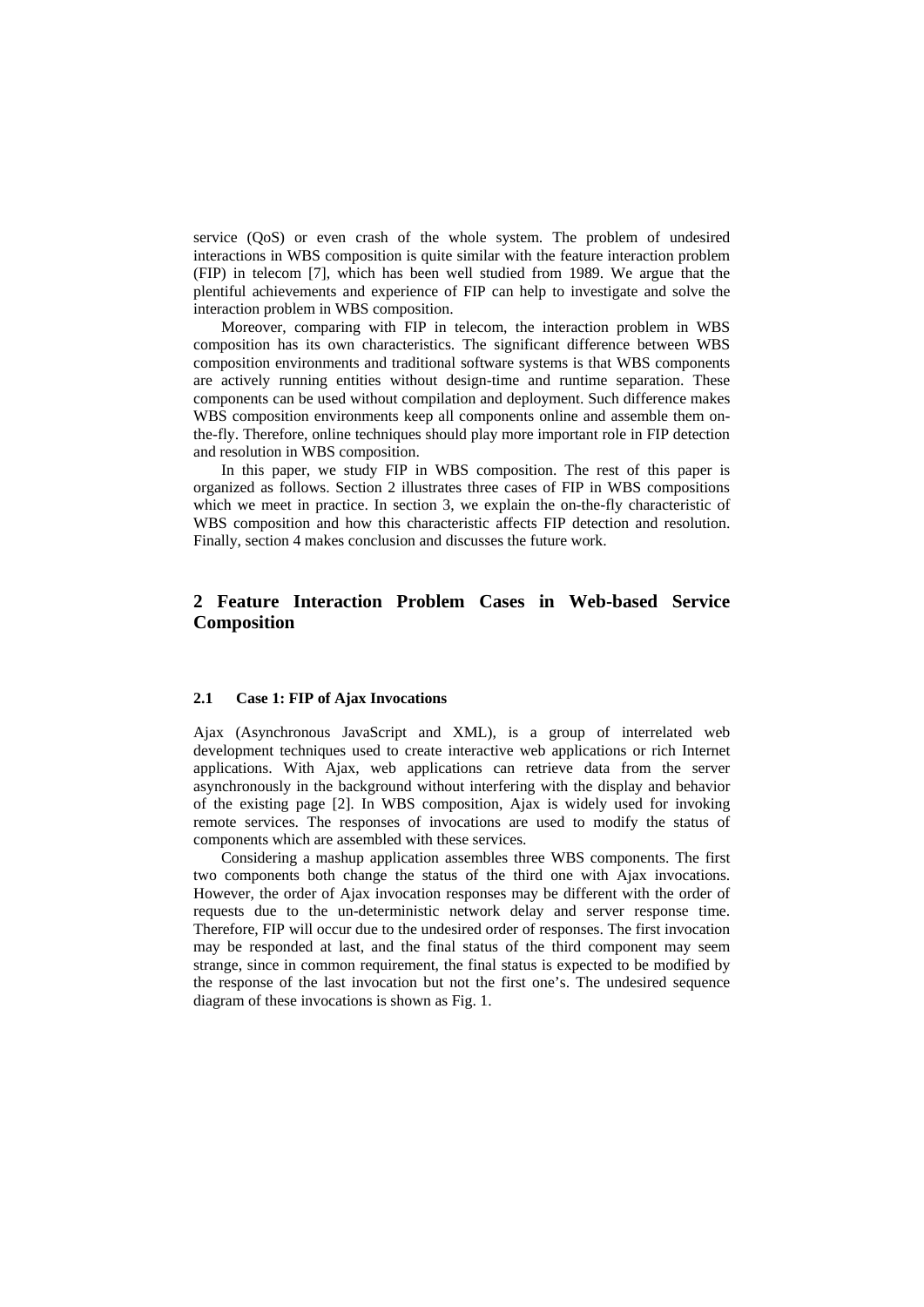

**Fig. 1.** The Sequence Diagram of Ajax Invocations FIP



**Fig. 2.** A Mashup Sample which may Indicates Ajax Invocations FIP

[3] gives a sample of Ajax Invocations FIP. In this sample, a mashup application that provides travel information to users. This mashup has a travel planner, a city beauty spots explorer and a google map, as shown in Fig. 2. The first two components will both clear the map and place location markers on it. Suppose a user first chooses a "New York" travel plan, and then he/she thinks it is better to look through all the attractions of Cairo before making a decision. So he/she selects Cairo's spots very quickly after the selection of the travel plan. The "city beauty spots explorer" will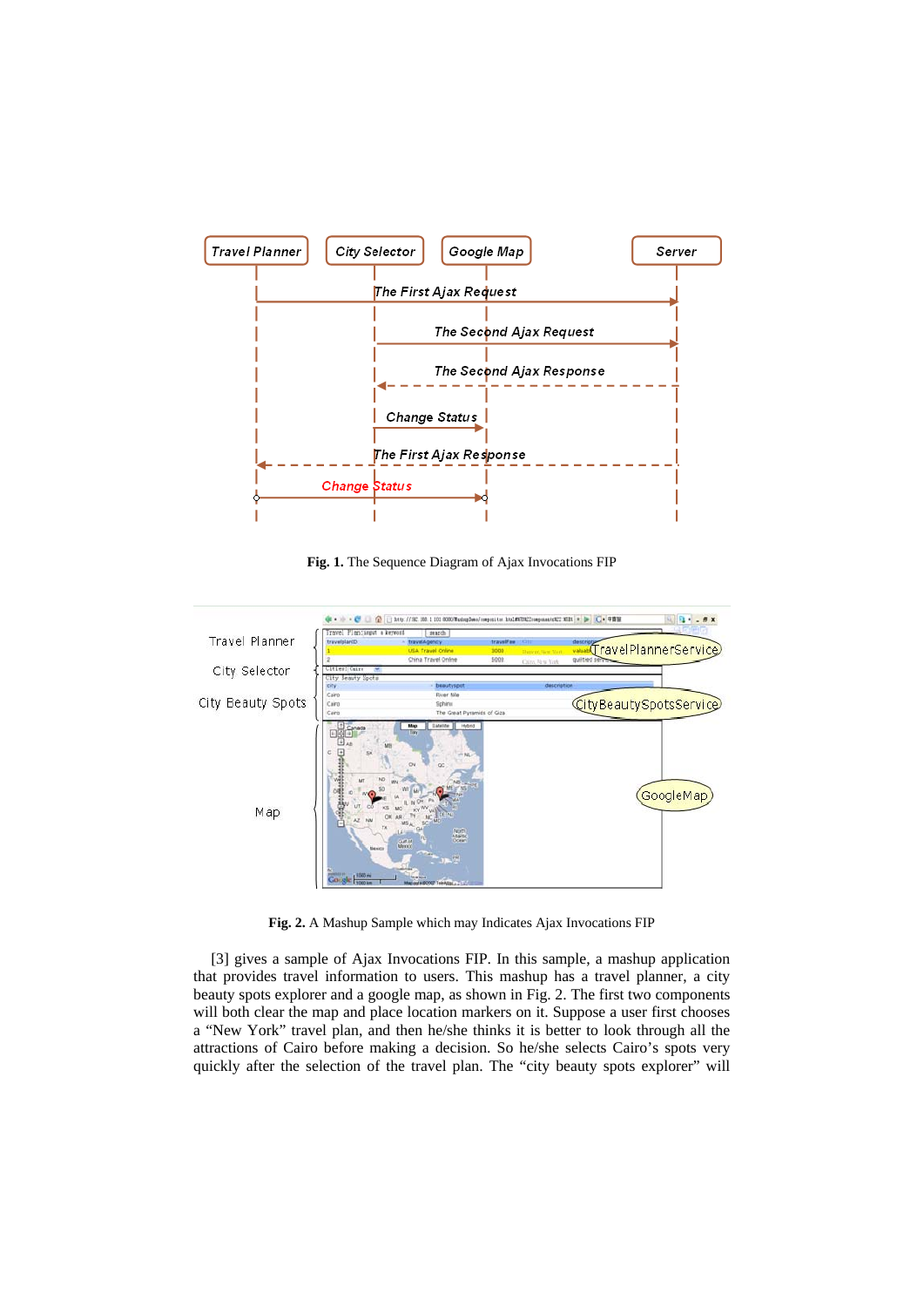show all the beauty spots of Cairo, and the "google map" is expected to display the locations of these beauty spots. But in some cases, FIP occurs. The "google map" will display the locations of New York, which is the result of the previous action, choosing the travel plan.

#### **2.2 Case 2: FIP of HTTP Connections**

Major WBS composition environments are hosted in web browsers, which typically limit the number of concurrent HTTP connections per server to be two [4]. If a browser session has two HTTP connections already, any further connection requests will have to wait until one of these two HTTP connections is released. On the other hand, in WBS composition environments, most remote service invocations are delegated by a proxy because of the cross-domain limitation of web browsers. The remote service invocation architecture of WBS composition environments is shown as Fig. 3. The "cross-domain proxy" is some kind of "bottle-neck".



**Fig. 3.** The Service Invocation Architecture of WBS Composition Environments

Currently, many web applications require server-push style communications, which allows web servers pushing real-time dynamic web data to browsers, such as web instant message chat, real-time calendar alerter and stock tickers [11]. More and more server-push style WBS components are also implemented. HTTP server-push implementations use some form of "long-lived connection" for delivering server-push messages [5]. This "long-lived HTTP connection" is a normal HTTP connection but the server keeps it open. Whenever a message occurs, the server uses this connection to deliver the message to the client. However, this long-lived connection consumes one of the two connections limit. Hence, when two components which use serverpush technology are instantiated in the WBS composition environment, the normal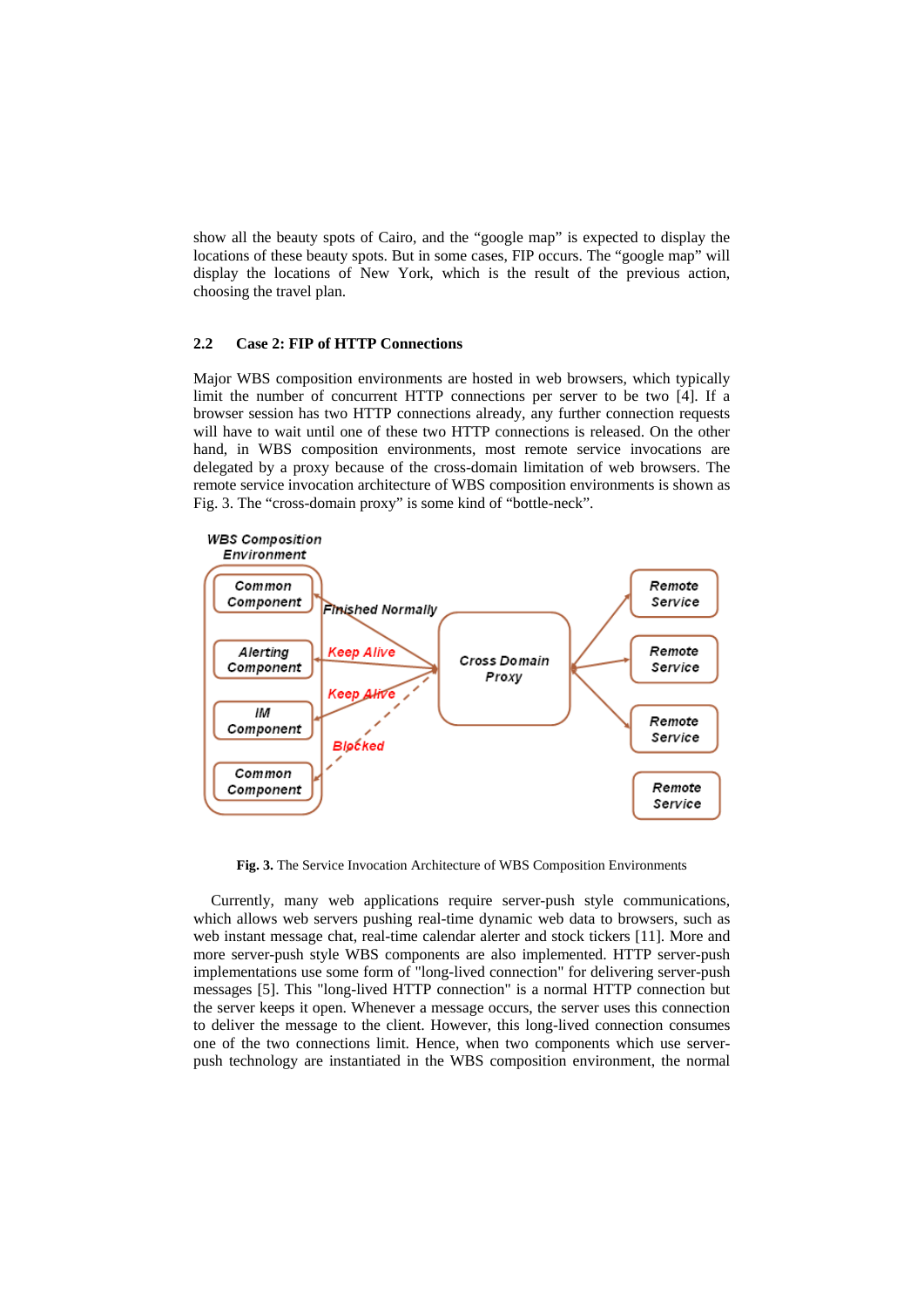HTTP requests initiated by the other components will be blocked since both connections are consumed. From the perspective of FIP, undesired interactions take place due to resource, HTTP connections, competition.

#### **2.3 Case 3: FIP of Data Dependency**

WBS components can retrieve server data by invoking remote services. They may store the data into their own data model and use it to keep their status. If one server data item is associated with more than one component and these components are developed independently, FIP will occur due to the implicit data dependency.



Contacts List Server Data

**Fig. 4.** The Data Dependency between WBS Components

FIP of data dependency is similar with FIP of entity components in middleware based systems, which occurs since multiple entity components associate with one database item [1]. For example, in many personal information services, such as Windows Live Services, live messenger and web mail share one contacts list. A personal information mashup application may include live messenger and web mail WBS components which connect with one contacts list at the server. Therefore the deletion of one contact, which is executed by live messenger component, may cause the contact modification behavior of web mail component undesirably, since the two components are designed and implemented independently.

## **3 On-the-fly Characteristic of Web-based Service Composition**

Unlike traditional components that need compilation and deployment, services on the Web are actively running entities. Such a significant difference implies that the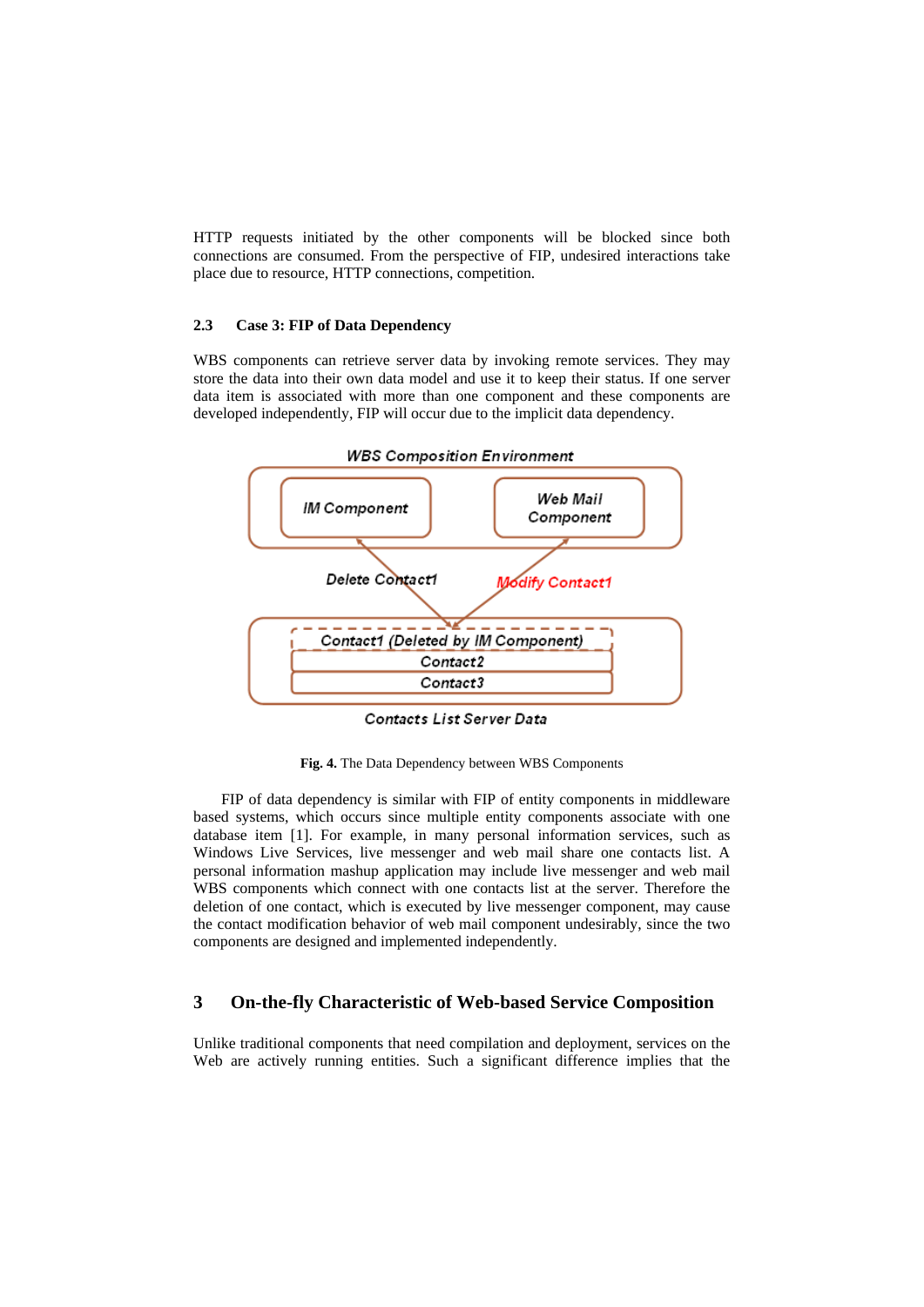separation between design-time and run-time is not an inherent nature of web-based service composition. In other words, it is possible to assemble services in an on-thefly manner, that is, 1) when a component is loaded into the composition environment, it becomes available with real appearance and functionality immediately; 2) when two components are assembled, they can interact with each other actually. This characteristic takes a lot of advantages in service composition, such as qualification [6]. Given a set of components, and a schema for assembling them, qualification is to check the proposed composition satisfies a given set of requirements [9]. With an onthe-fly composition approach, the services and composition can be qualified in a "what you see is what you get" way, since developers can qualify a service by invoking it directly and checking the real result immediately. They can also qualify a service composition by activating the service flows in the composition and checking the real changes of the services. All of these provide a quick and effective feedback way for qualification.

With on-the-fly composition approach, FIP will occur as soon as the components are assembled. The characteristic brings both new opportunities and challenges to FIP detection and resolution. Firstly, developers can detect some FIP at once if the FIP makes the user experience undesired. In that sense, the negative impact will be only perceivable to the developers instead of customers. Therefore, On-the-fly characteristic provides an effective manner for FIP detection. On the other hand, FIP approaches for WBS composition should be online techniques due to the on-the-fly characteristic and need a combination of detection and resolution mechanisms at runtime. Moreover, automated resolution is important, since feature interactions detected at runtime should be resolved just-in-time. Otherwise systems may have negative impacts or even crash down.

The existing work on FIP always treats runtime stage as the final defense [7][8][10]. Major types of FIP approaches, such as software engineering and formal methods, try to detect and resolve FIP as early as possible. These approaches always focus on requirement and design stages in software life-cycle, which do not support on-the-fly characteristic of WBS composition. For example, [12][13] address a method for detecting feature interactions related to the functionality of a composite web service. The method focuses on web service composition in enterprise environment which is based on WS-\* and BPEL specifications. However, it is an offline detection approach and hard to be applied to WBS composition as we mentioned above. Though these approaches still have some valuable technical points, they have to be evolved and even re-invented hence.

Current online approaches are intended to be applied at runtime, which are suited for WBS composition. For instance, [3] proposes a model-checking based approach which can detect FIP of Ajax invocations as mentioned above. This approach first specifies the application behavior at runtime by analyzing the javascript source codes of WBS components. The source codes are downloaded into web browser before components instantiation since javascript is an interpreted language. And then the predefined environment behavior will combine with the application behavior retrieved at the first step. As a result, a precise and complete behavior model of the application is generated automatically. FIP, which is represented as model flaws, can be detected by model checker. However, these online approaches still have some limitation and are not being used widely in practice. For example, for these online approaches, runtime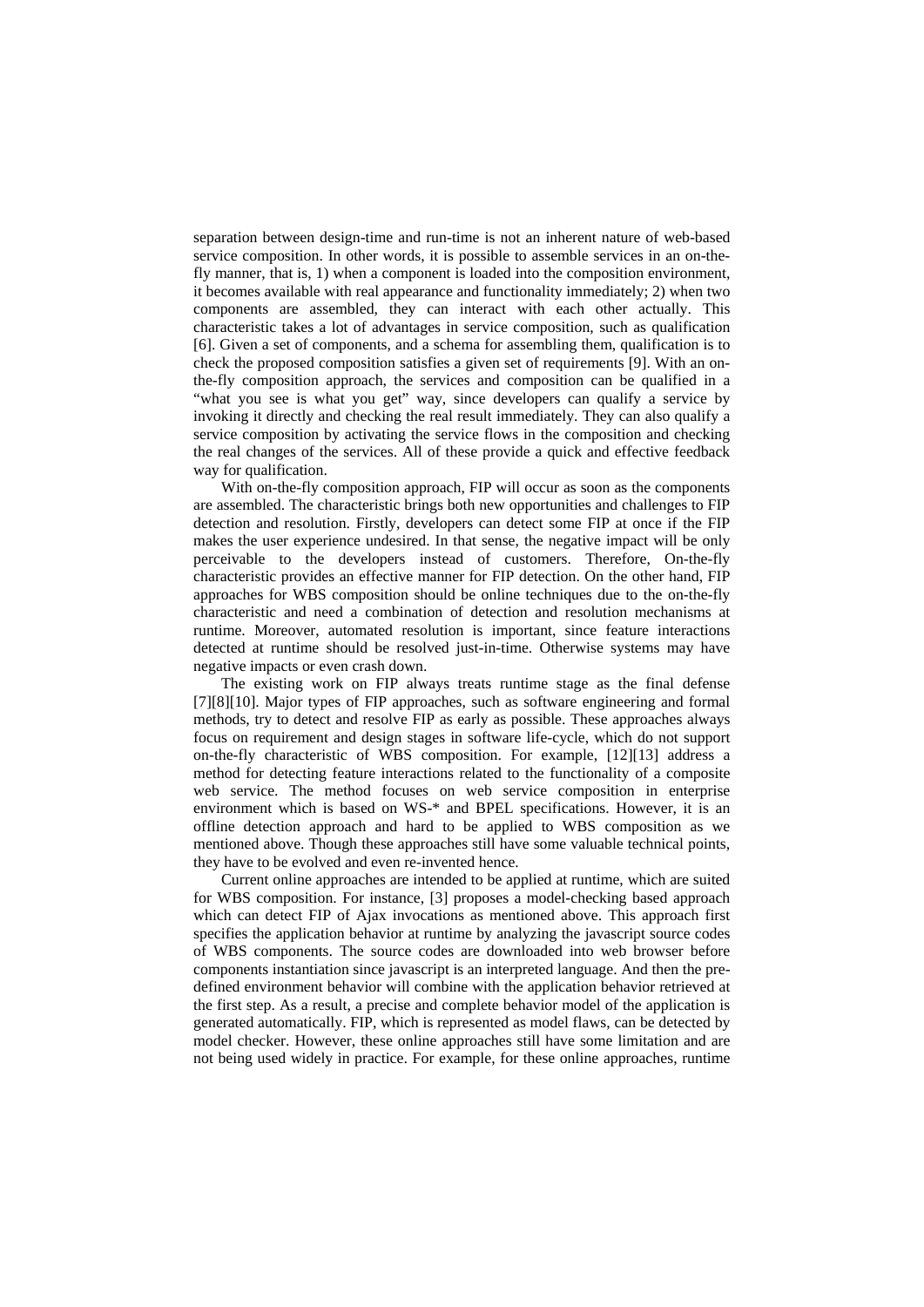resolution is still a difficult problem due to the limited amount of information available [8]. Therefore, an online approach which aims at the characteristics of FIP in WBS composition is still required.

## **4 Conclusion**

Feature interaction problem is a serious obstacle to increase new service and improve QoS in telecom. In web-based service composition, WBS components are functional units like the features in telecom. Therefore when they are assembled, FIP will occur due to incomplete or inconsistent requirements, conflicting assumptions, bad designs and so on. In this paper, we illustrate three FIP cases in WBS composition which come from our practice. Moreover we also explain how the on-the-fly manner, which is the significant characteristic of WBS composition, affects FIP detection and resolution.

In our existing work [1], we propose an online approach to FIP in middleware based systems. It is an online approach to the detection and resolution of FIP based on runtime software architecture (RSA), which facilitates the analysis and decision making by expressive software architectures and supports the monitoring and adaptation by reflective middleware. In our future work, we will try to apply and improve this approach to detect and resolve FIP in WBS composition, since it focuses on detecting and resolving FIP at runtime. In more specific terms, we have already implemented a WBS composition environment which supports on-the-fly composition in browser [6]. We plan to develop a runtime monitoring module and deploy it into this environment. The module collects information from the runtime system. And then with the above runtime information, an intelligent program, which is based on our approach, can measure and analyze the runtime system for detecting FIP or threats to FIP. Once FIP or threats are detected, the program would try its best to resolve or prevent the problems.

#### **Acknowledgements**

This work is partly sponsored by the National Key Basic Research and Development Program of China (973) under Grant No. 2009CB320703; the Science Fund for Creative Research Groups of China under Grant No. 60821003; the National Natural Science Foundation of China under Grant No. 60873060; the High-Tech Research and Development Program of China under Grant No. 2009AA01Z16; and the EU Seventh Framework Programme under Grant No. 231167.